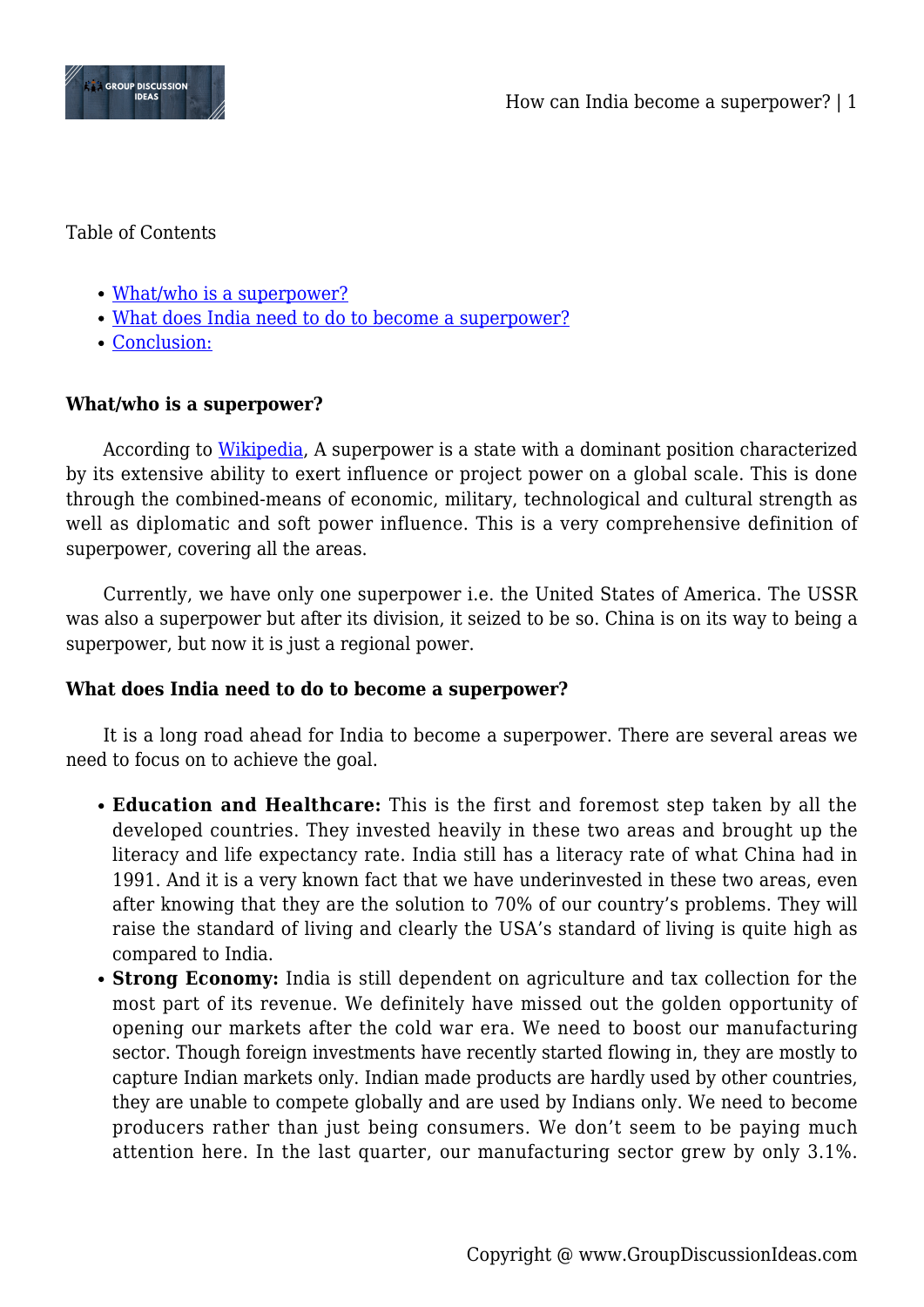

America is a 21 trillion-dollar economy, whereas India still is aiming to become a 5 trillion-dollar economy by 2024. We need to get rid of the agricultural economy tag as soon as possible.

- **Defence:** Though we have the second-largest army, fourth largest Air Force and the seventh-largest navy. But when we look at the equipment most of them belong to a different generation. The equipment we use is not the latest or of the best technology. Moreover, we import 99% of our defence equipment. A superpower cannot be dependent on other countries for its safety. We need to have a strong defence on the foundations of a strong economy.
- **Capturing the fourth industrial revolution:** India is not as attentive as required to the advancements in AI, IoT, Data Sciences, Life Sciences, New energy resources, materials etc. In the future, a country's strength/destiny will be determined by its level of Science & Technology. Forget about the USA we invest around one-tenth of China in these technologies.
- **Environment:** Out of 180 countries, India ranked 177, in the world when it comes to handling environmental issues, according to the [2018 Environmental Performance](https://epi.envirocenter.yale.edu/2018-epi-report/results) [Index \(EPI\)](https://epi.envirocenter.yale.edu/2018-epi-report/results)— the green rankings released on the sidelines of the World Economic Forum meet in Davos. Most of the developed nations have expenditure on environment protection higher than that on military and education combined. We are losing our forest cover at a rapid rate, many cities and villages are facing acute water scarcity, temperatures are soaring, major rivers are extremely polluted etc. These issues develop social unrest and instability.
- **Improve rankings in various indexes:** As a country with such high ambitions, India should focus on improving its ranking in various indexes such as Human Development Index, Happiness Index, Freedom of Press Index etc. Our rankings in these areas are amongst the underdeveloped nations of Africa.
- **Population Control:** India's population is booming. India is the seventh-largest country by area but may overtake China in terms of population by 2025. Such a huge population is difficult to manage. It's an overwhelming task to cater to needs 1.25 billion people. High population leads to improper distribution and overexploitation of resources.
- **Strong Diplomatic and Defence Relations:** A global superpower has the ability to influence the decisions of countries thousands of miles away, forces a country to think twice before taking any step which could adversely affect it. Despite recently closing hundreds of bases in Iraq and Afghanistan, the United States still maintains nearly 800 military bases in more than 70 countries and territories abroad. Has been giving billions of dollars of financial aid to the needful countries (India was also a beneficiary of the USA at the time of Independence), helps them in development, which is enough